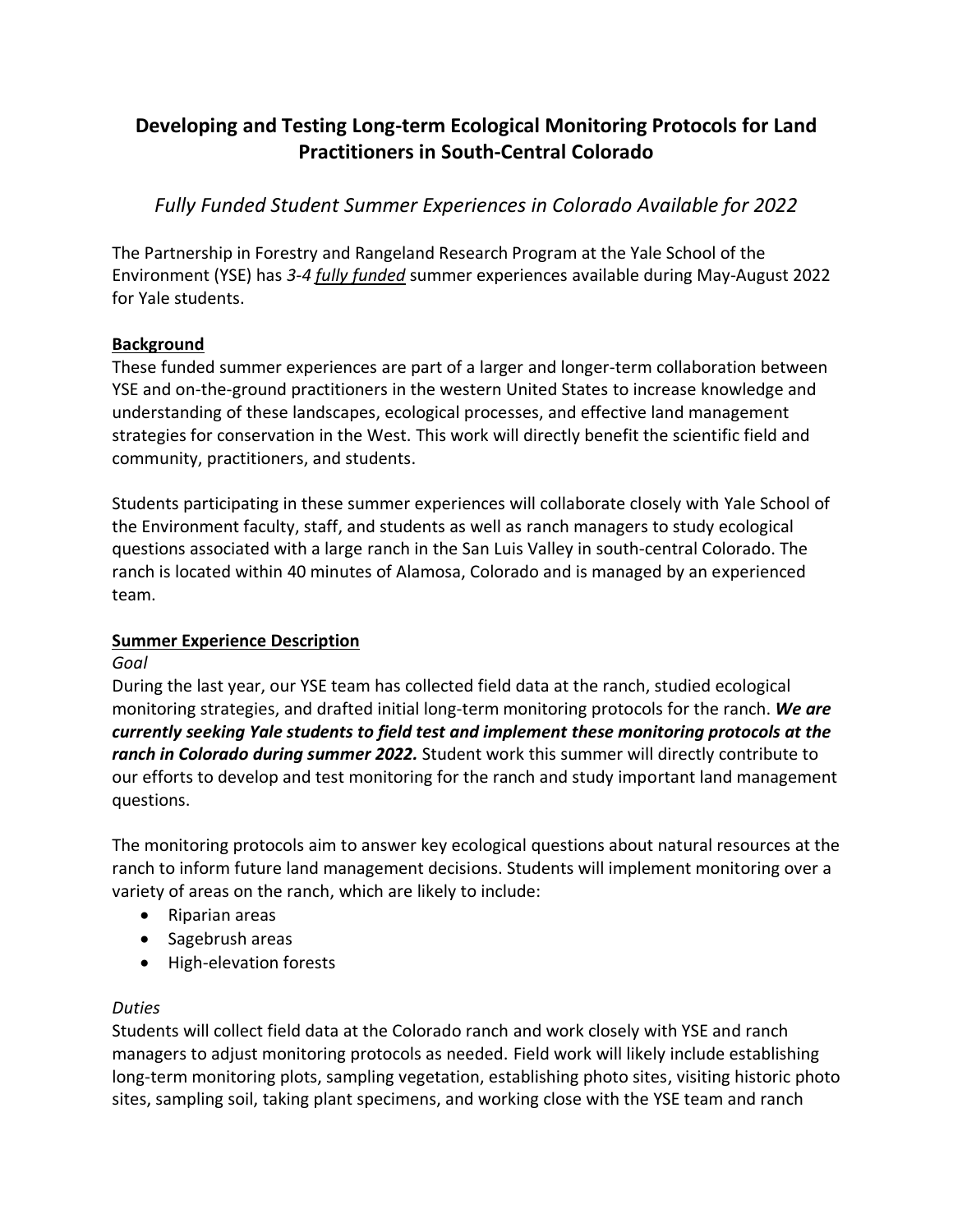managers. Students will work together in the field and the day-to-day work will vary between riparian areas, rangeland sites, and high-elevation forested areas. Students will need to communicate well and often with the YSE team about the monitoring protocols.

### *The Team*

The YSE team supporting this program and students includes Dr. Bill Lauenroth (faculty director), Michelle Downey (program director), Dr. Joe Orefice (faculty collaborator), and a YSE post-doc. Students will work closely with these staff and faculty throughout their experience. Students working to field test the long-term monitoring protocol will collaborate closely with other Yale students researching the efficacy of sagebrush treatments (mastication and prescribed fire) and soil compaction and erosion potential of a new equipment for forestry.

## **Qualifications**

- Familiarity with flora and vegetation sampling methods in the western United States (preferred)
- Ability to work in the field safely (i.e., operating vehicle on rough dirt roads, spending long days in the sun)
- Project management and problem-solving skills
- Excellent communication skills
- Experience working as a team
- Valid driver's license

# **General Student Expectations**

- Commit 10-12 weeks of time during May-August 2022 and work 38 hours/week
- Conduct work professionally and timely with careful attention to quality
- Work closely and communicate often with YSE team

# **Compensation**

- A \$12,000 award per student. This award is intended to cover permitted travel to Colorado as well as a monthly stipend.
- Housing will be provided or up to \$3,000 for housing will be awarded (only available if work is completed on site and housing isn't provided on site).

# **How to Apply**

Applications are due *March 4, 2022.*

Please submit the following as 1 PDF to [michelle.downey@yale.edu:](mailto:michelle.downey@yale.edu)

- Cover letter (1-page max.)
- Resume with 2 references and their contact information
- Unofficial transcripts (Yale and undergraduate)
- A document answering the following questions (max. of 300 words per question):
	- 1. Describe your career aspirations and what you hope to get out of this experience